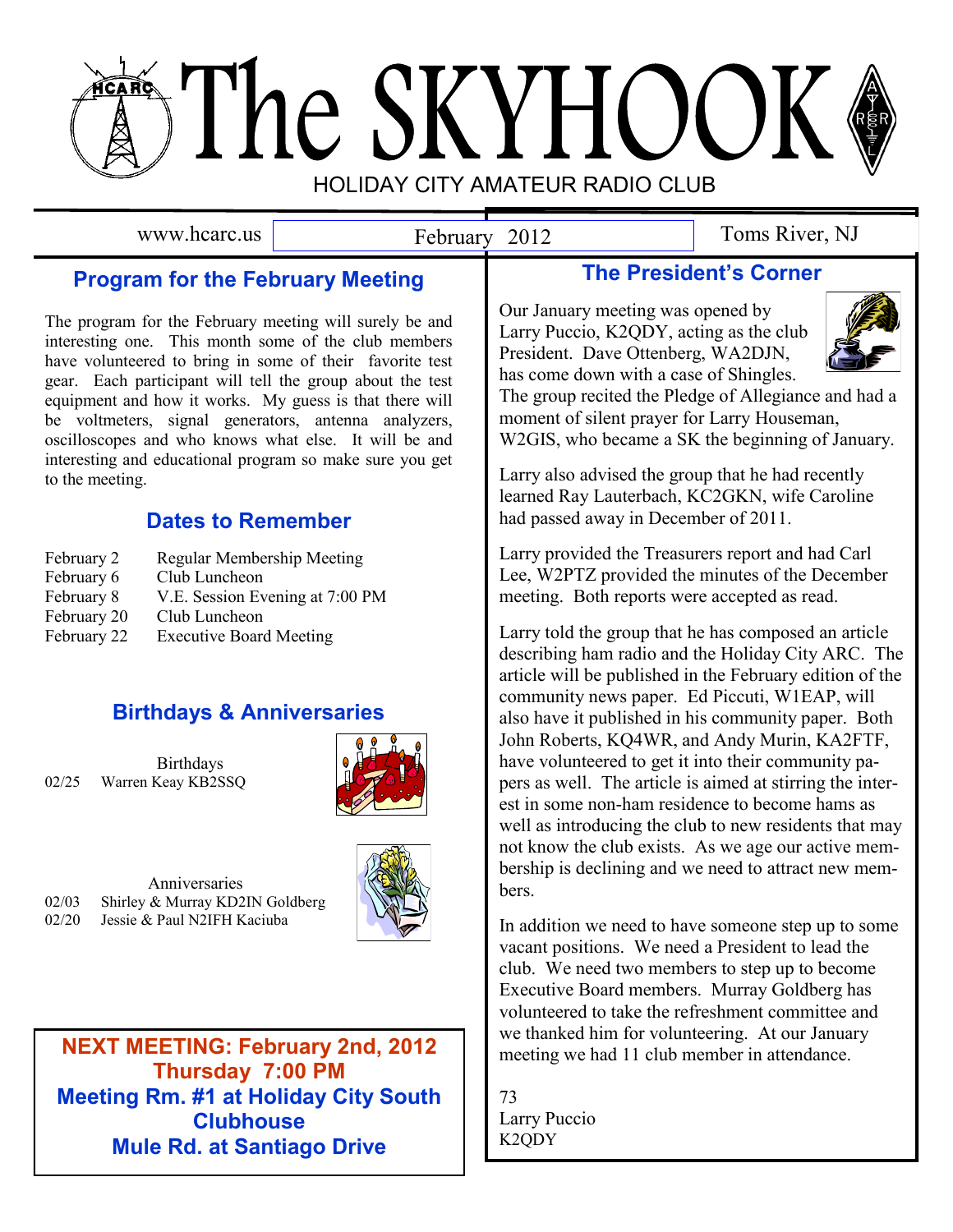## **Lawrence W. Housman, W2GIS, SK**

Age: 95 • Berkeley Twp.

Lawrence W. Housman, 95, of the Silver Ridge Park North section of Berkeley Twp, NJ died Wednesday, Jan. 4, 2012 at Community Medical Center, Toms River. Lawrence was born in Staten Island, NY and lived in the Dongan Hills section of Staten Island before moving to Berkeley Twp. in 1983. He graduated from Curtis High School, Staten Island and served in the Army. Before he retired in 1979, Lawrence was an electrical inspector for New York City. He was a ham radio operator since age 14 and was the oldest ham radio operator on the east coast. Lawrence was a member of the Holiday City Amateur Radio Club, the Silver Ridge Bowling team at Ocean Lanes and the George P. Vanderveer American Legion Post 129, Toms River.

Lawrence is predeceased by his wife, Dora C. (nee Schweitzer). He is survived by his daughter, Rita D. Wangenstein and her husband Noel of Richmond Town, Staten Island and his son, Lawrence J. and his wife Marion of Brick. He is also survived by six grandchildren and nine great grandchildren.

Larry W2GIS was one of the original members of the Holiday City Amateur Radio Club formed in June 1989. Larry had a General Class license and was active on the air with 40 & 75 meter nets. Larry operated mostly on phone and had an HF rig in the house and one base 2 Meter radio and 2 HTs, plus an amplifier. Larry was a member of: ARES, QCWA, JSARS, RACES Associations. Later when he could not drive he would get a ride from another club member to attend club meetings. He especially enjoyed meeting old friends at the club Holiday Party. Although he had trouble hearing as of late he still enjoyed listening to his rig and making contacts. Larry was truly a gentleman and never had a harsh word for anyone. He will be missed by all the club members.

#### **Dues are Due**

It's that time of year again and our club membership dues are due. This is our largest source of income and we depend on everyone. Please see Larry Puccio, K2QDY, club Treasurer with your dues money.

## **HCARC Official Badge Ordering**

The club"s official badge maker is the Capital Engraving Co. in Longview, WA. To order a badge, simply call Capital at 1-800-628-4985 after 1PM M-F. All that is required is to give your call and first name and your mail address. Use your credit card to pay. Cost is \$12.50 plus \$2.00 S&H. Al Ross WA7UQE will take care of you and create an official logo and club name on your personal badge.

#### *Our VE Crew*

Murray KD2IN, Bill AC2F, John K2JWH, Ed W1EAP, Larry K2QDY, Jamie W2QO, John KQ4WR, Stan KB2PD Steve N2WLH, Kevin W2FA, Ed WA2NDA, Walter KC2LFD.

#### **CLUB COMMITTEES**

*Refreshments:*Murray Goldberg KD2IN & Carl Lee W2PTZ *www.hcarc.us Webmaster*: Carl W2PTZ and Kevin W2FA *Publicity:* Ed W1EAP *Programs*: Vacant *Sunshine*: Dave Ottenberg WA2DJN *Event Food Committee*: Vacant *Field Day*: Larry K2QDY *VE Sessions*: Bill AC2F, Larry K2QDY plus the "crew" *Skyhook*: Larry K2QDY *Funds Raising*: Murray KD2IN *Membership*: Murray KD2IN

# HOLIDAY CITY AMATEUR RADIO CLUB

Toms River, New Jersey

|                        | Web Site www.hcarc.us |                    |                     |
|------------------------|-----------------------|--------------------|---------------------|
| President              | Vacant                |                    |                     |
| Vice President         | Dave Ottenberg        |                    | WA2DJN 732 505-5953 |
| Secretary              | Carl Lee              | W2PTZ              | 732 237-2421        |
| Treasurer              | Larry Puccio          |                    | K2ODY 732-349-2950  |
| <b>Executive Board</b> | Don Smith             | W2III              | 732-505-4821        |
| <b>Executive Board</b> | Vacant                |                    |                     |
| <b>Executive Board</b> | John Roberts          |                    | KO4WR 732 350-1162  |
| <b>Executive Board</b> | Vacant                |                    |                     |
| W2HC Trustee           | Don Smith             | W <sub>2</sub> III | 732-505-4821        |
|                        |                       |                    |                     |

Membership is open to all interested persons. Ham license is not required. Dues are \$20.00 per year, payable Jan. 1st . Members joining during the year will have the dues prorated. Family membership \$30.00

------------------------------------------- Meetings are held on the first Thursday of every month, at 7:00 pm. Location: Meeting Room #1 in the Holiday City South Clubhouse. Directions: Go to Mule Rd. and to the corner of Santiago Drive. Turn into Santiago Dr., then into the parking lot in front of the pool. Enter bldg. on right.

------------------------------------------ The SKYHOOK is published monthly. Editor and Publisher: Larry Puccio K2QDY phone: 732 349-2950 E-mail lpuccio1@comcast.net<br>Send all newsletter items to: Larry Puccio 22 Sabinas Street Larry Puccio 22 Sabinas Street Toms River, NJ 08757-6445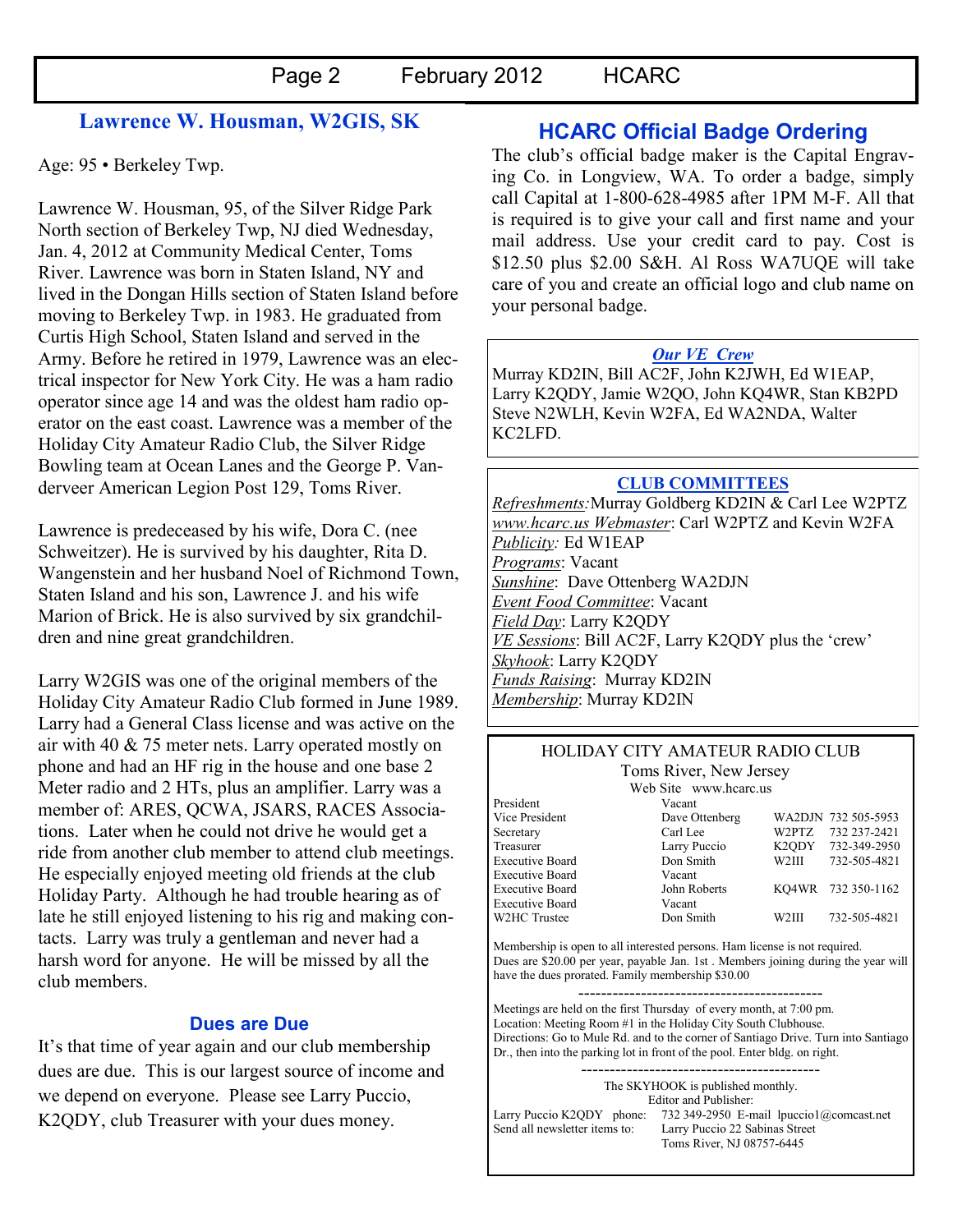## **William R. Haldane AC2F (SK)**

William R. Haldane 91 of Toms River. Beloved husband and father, passed away Monday January 9, 2012. He was born in Huntington, West Virginia and attended Marshal University and William and Mary. He served in WWII and Korea as an electronics officer. He was a member of the RCA Sarnoff Laboratory in Princeton. He is survived by his wife Nona and children, Suzanne, of Peterborough, New Hampshire, William Jr. of Toms River, Cynthia of Trenton and Scott of Boston. Memorial services were held on Friday January 13th at the Quinn Hopping Funeral Home, 26 Mule Road. In lieu of flowers, donations in his memory may be made to the Holiday City at Berkeley First Aid Squad. 100 Port Royal Dr. Toms River NJ 08757.

Bill was a member of the Holiday City Amateur Radio Club since June of 2000. Bill was first licensed in 1946 as W8YDF and subsequently held an Extra Class license. Bill enjoyed operating both HF and VHF rigs and was a avid experimenter. He enjoyed tinkering with various modes including Amateur TV. Bills station included a 40 foot crank up tower with a three element beam and a vertical for low band work. He enjoyed DXing and rag chewing as well. At club meetings Bill was an authority on many ham related subjects and could be counted on for technical advise and presentations. He shared his technical expertise at club meetings and told the group about his experiments with under water transmissions for the military submarine service. Bill was always present at Field Days and he enjoyed watching and advising the others who were assembling the antennas and rigs. He particularly enjoyed going to Hamfests where he always picked up some obscure piece of equipment and always a digital camera or two. On the way home we always heard the same story "I have to sneak this camera past Nona." I bet he had 100s of cameras.

Bill was truly a gentleman and never had a harsh word for anyone. He will be missed by all the club members.

## **Hamfests/Conventions By Kevin Wagner W2FA**

02/25/2012 | [ARAST Winterfest](http://www.arrl.org/hamfests/arast-winterfest) Location: Horseheads, NY Type: ARRL Hamfest Sponsor: Amateur Radio Association of the Southern Tier Website: [http://www.arast.org](http://www.arast.org/) [Learn More](http://www.arrl.org/hamfests/arast-winterfest)

02/26/2012 | [WashFest 2012](http://www.arrl.org/hamfests/washfest-2012) Location: Castle Shannon, PA Type: ARRL Hamfest Sponsor: The Wireless Association of South Hills Website: [http://n3sh.org](http://n3sh.org/) [Learn More](http://www.arrl.org/hamfests/washfest-2012)

#### Special Events:

02/02/2012 | Washington County PA Sportsman Show Feb 2-Feb 5, 1200Z-1800Z, W3C, Washington, PA. Washington Amateur Communications Inc.. 21.250 18.130 14.260 7.210. QSL. Ed Oelschlager, N3ZNI, 60 Carl Ave B2, Eighty Four, PA 15330. Event is held at a shopping mall Washington Crown Center in Washington PA. This is our 12th year. We show that amateur radio is alive and well in today's electronic world. We also show we are ready to communicate in times of emergency. Over the years we have helped lots of people get into this hobby with this public event. [www.wacomarc.org.](http://www.wacomarc.org/)



What was your first contact like? Were you shaky? Maybe you could write and article about how you got started, who was your Elmer and what did your first station consist of.